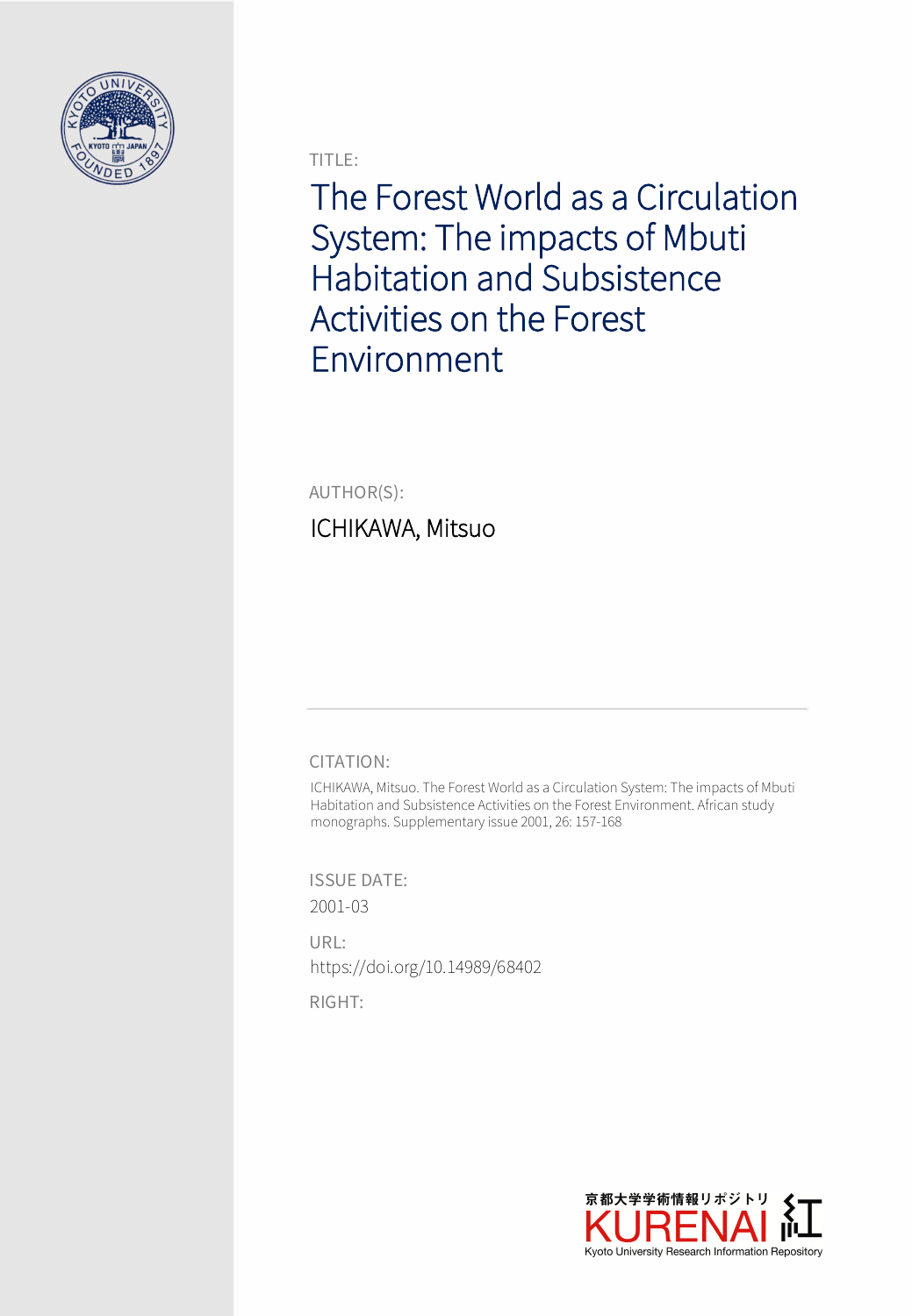# THE FOREST WORLD AS A CIRCULATION SYSTEM: THE IMPACTS OF MBUTI HABITATION AND SUBSISTENCE ACTIVITIES ON THE FOREST ENVIRONMENT

# Mitsuo ICHIKAWA *Center for African Area Studies, Kyoto University*

ABSTRACT While the dependence of Mbuti hunter-gatherers on the forest is relatively well documented, it has not been made clear how their activities and habitation influence the forest environment in which they live. The analysis of distribution of food plants and human induced secondary forests in the Ituri Forest of Congo suggests that the forest as a hunter-gatherer habitat may have been improved by the interaction of Mbuti hunters, Bantu and other farmers, plants and animals. Most of the major food plants of the Mbuti are light-demanding trees which grow well in secondary and disturbed vegetation regenerated from abandoned campsites and fields. The food plants also germinate from the discarded food thrown around the campsite. Moreover, large quantities of minerals and organic matters are concentrated to the camp as food and fuels, which, after the consumption, are accumulated also around the campsite in the forms of ashes and human body wastes, thus enriching the soil nutrients in the vicinity of the camp. The Mbuti activities and habitation thus comprise a part of a large recycling system of the forest ecosystem. The implications of such positive human impacts on the forest environment for conservation and development issues are discussed.

Key Words: Forest ecosystem; Human impact; Concentration effect; Recycling system

### INTRODUCTION

It is often emphasized that human activities or his mere presence in the tropical rain forest impose destructive impact on the forest environment. According to this view, it is only because of their low population density and limited pressures on the forest and its resources, that this destructive impact had not become serious until recently.

If we take such a negative aspect of human impacts in consideration, we are tempted to design a plan in which land use is separated in two ways; that is, to establish a so-called wildlife sanctuary where all kinds of human activities are excluded on one hand, whereas on the other hand to promote development programs in other areas. The land use, or resulting landscape of the area, would thus be polarizing or bifurcating in the future into the area that is totally protected and the area for promoting development project. Such a polarization of landscape might be inevitable in certain areas where tropical forests are rapidly disappearing. It should be noted, however, this is a sort of realization in landscape of the dichotomy of the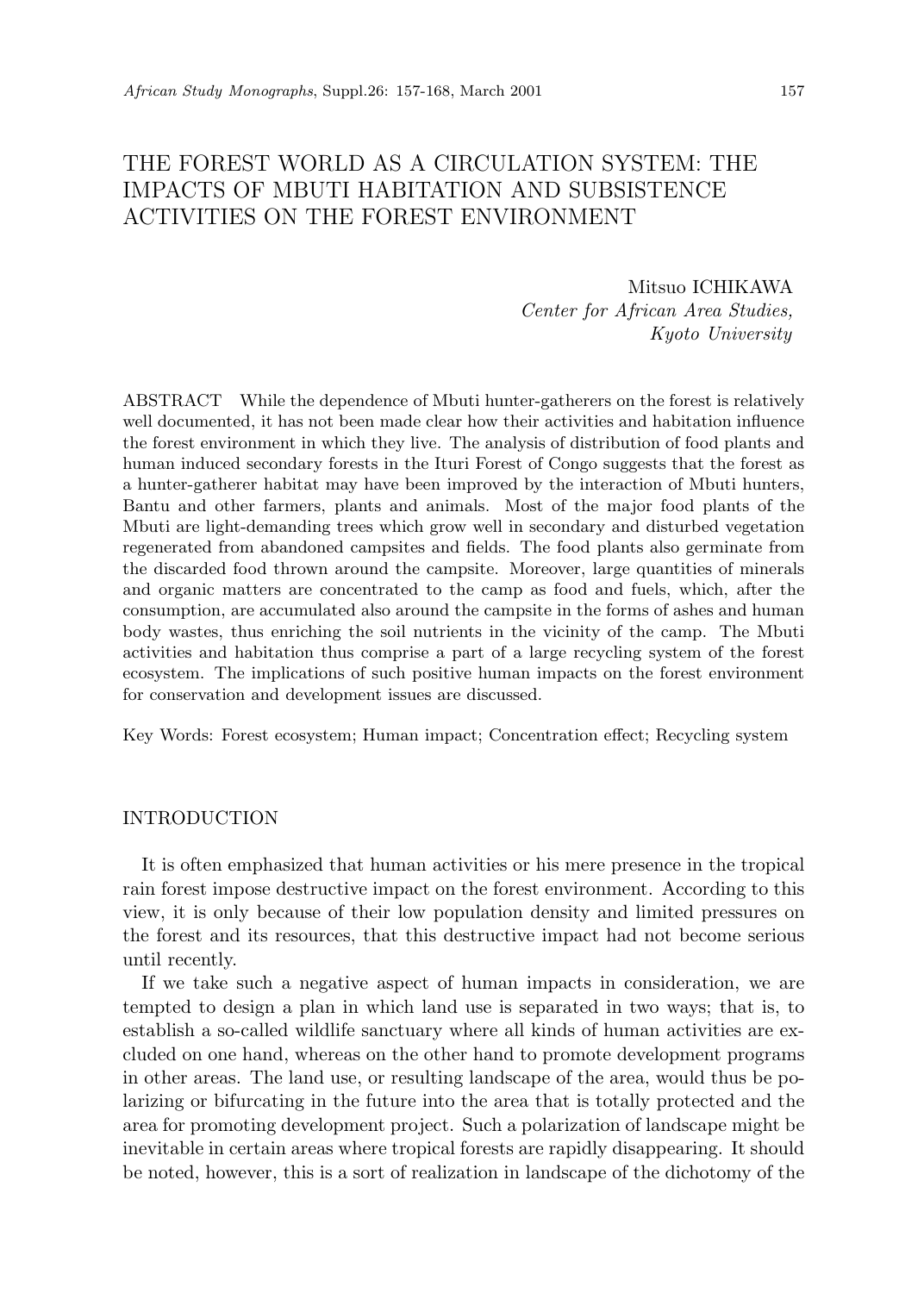modern Western thought between nature (as represented by wildlife sanctuary) and culture (as represented by development areas).

In the idea of wildlife sanctuary, we also find a lack of understanding of the interactive process between man and the nature. We have noticed, for example, through our study on the forest peoples in Africa that, human habitation and their activities have also potentials to improve the forest environment as a human habitat, whether this is accomplished intentionally (with some forest management plan) or not. I will discuss below on such positive human impacts on the forest environment, with special reference to the Mbuti hunter-gatherers in the Ituri forest of former Zaire, now called the Democratic Republic of Congo.

In early 1970's, after the Colin Turnbull's last visit to the Ituri forest, we started the research on the Mbuti by an ecological method in its broad sense, and investigated their natural environment, subsistence activities, diet, demography, social organization, and ethno-scientific knowledge concerning plants and animals in the forest. One of the problems emerging from these studies is that we have yet to know more about how these people depend on the forest and its resources. As is often stated, these forest people have surprisingly rich knowledge on the forest fauna and flora. One of our major interests is therefore to describe, and preserve in some way such a unique culture based on the rich forest environment. We have been engaged in the AFlora project, that is to compile a database on the use of plants in tropical Africa (see also, Terashima et al., 1991).

Another problem is that, while they depend heavily on the forest, the forest itself is in a sense a historical product, which has been maintained through the interaction between man and the environment. It is important therefore to see the local ecosystem as such an interdependent system of man and forest. This notion has lead us to the interest in historical ecology, that is, the history of interaction between man and environment.

## INPORTANCE OF SECONDARY VEGETATION

Before proceeding to the problem of human impacts on the forest environment, let us first have a brief look on how they use the forest and its resources. While the Mbuti have a relationship with the forest in diverse and multiplex ways, one of the best examples to illustrate this is to look at the use of plants. The forest plants are used in direct ways for food, medicine, rituals and material culture, as well as in indirect ways such as for bee plants (source of honey) and foods of game animals. Most, if not all, of the forest plants are used, either directly or indirectly, for material as well as spiritual purposes. The forest plants are thus indispensable to the Mbuti's life, and they provide the Mbuti with the basis of their cultural identity (Ichikawa, 1996).

However, the Mbuti are not merely benefited by the forest and its resources. They are also contributing to maintaining the forest resources through their activities. In the ethnobotanical study among the Mbuti, we are particularly interested in the distribution of wild food plants in the forest. While they depend more than 60 % of their food intake on agricultural products, there are also important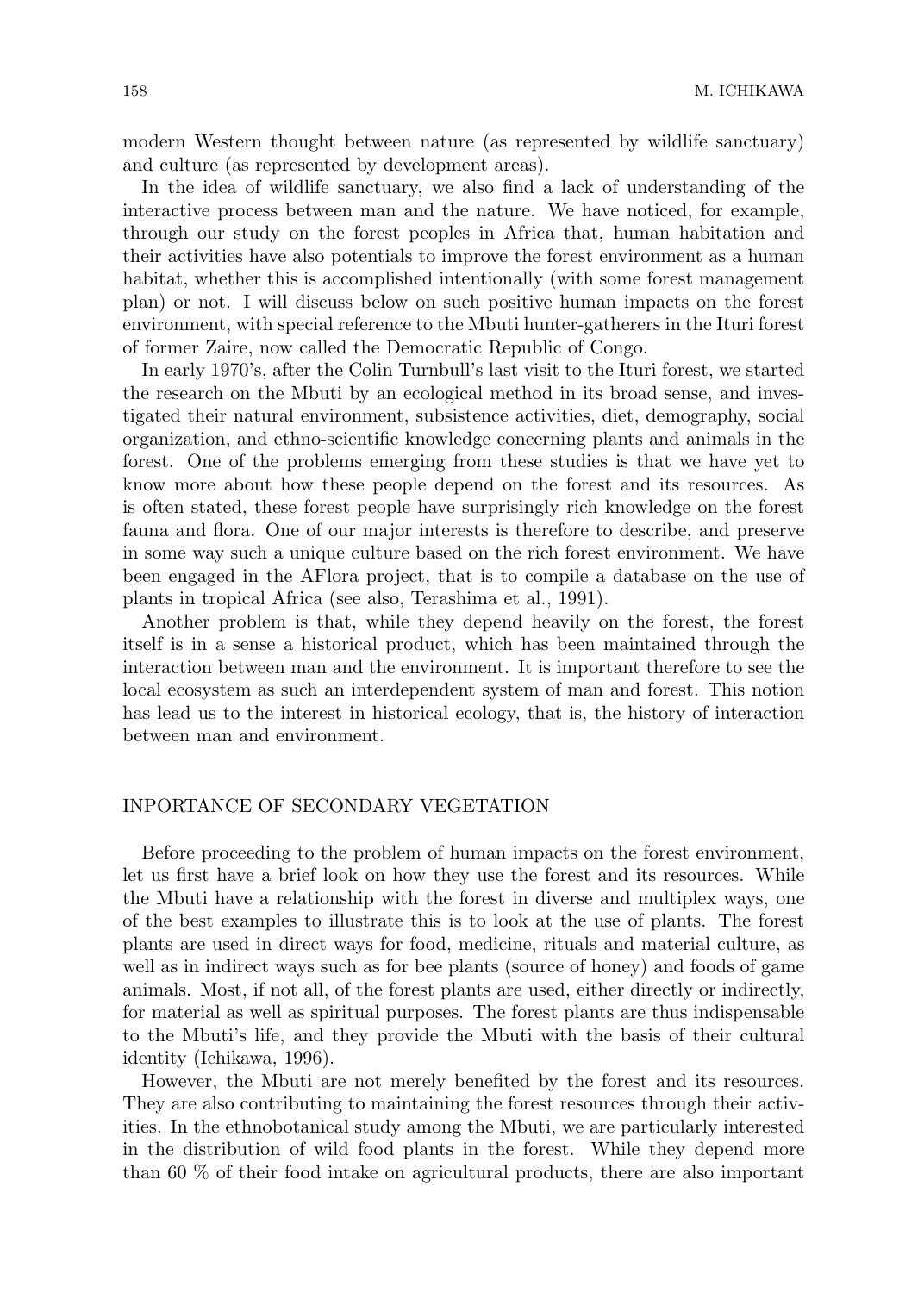| <b>Species</b>     |                            | Habitat (source)                                    |  |  |  |
|--------------------|----------------------------|-----------------------------------------------------|--|--|--|
| Nuts and seeds     |                            |                                                     |  |  |  |
| #                  | Antrocaryon nannani        | old secondary forest $(1,2)$                        |  |  |  |
|                    | Gilbertiodendron dewevreii | evergreen forest $(3)$                              |  |  |  |
|                    | Irvingia robur             | evergreen forest $(4)$                              |  |  |  |
|                    | Irvingia gabonensis        | evergreen forest and mixed deciduous forest $(4,5)$ |  |  |  |
| #                  | Ricinodendron heudelotti   | deciduous and secondary forest $(3,5)$              |  |  |  |
|                    | Treculia africana          | evergreen and deciduous forest often by stream (5)  |  |  |  |
| #                  | Tetracarpidium conophorum  | low bush $(5)$                                      |  |  |  |
| Fruit and berries  |                            |                                                     |  |  |  |
| #                  | <i>Elaies guineensis</i>   | secondary forest and abandoned fields $(1,3)$       |  |  |  |
| #                  | Canarium schweinfurthii    | secondary forest, regenerating only in              |  |  |  |
|                    |                            | gaps and roadside $(2,6)$                           |  |  |  |
|                    | Anonidium mannii           | closed forest $(5)$                                 |  |  |  |
| #                  | Landolphia owariensis      | $\alpha$ deciduous and secondary forest $(5)$       |  |  |  |
| Tubers and bulbils |                            |                                                     |  |  |  |
| #                  | Dioscorea praehensilis     | secondary forest, often on rocky hills $(1,4)$ ,    |  |  |  |
|                    |                            | regenerating in shade but growing best in           |  |  |  |
|                    |                            | forest margins and gaps $(6)$                       |  |  |  |
|                    |                            |                                                     |  |  |  |
| #                  | Dioscorea bulbifera        | secondary forest and abandoned fields $(1,4)$       |  |  |  |

**Table 1**. Habitats of important food plants.

#: Indicates that the species is mainly found in secondary or disturbed vegetation. Source: 1) Observation by Ichikawa; 2) UNESCO, 1983; 3) T. Hart, 1985; 4) Hart and Hart, 1986; 5) Irvine, 1961; 6) Hall and Swaine, 1981.

wild plant food species eaten almost every day during their seasons. The examination of the habitats of these wild food species reveals that many of these are light-demanding plants which require sufficient light either for germination or for growth (Table 1). The nut-producing *Antrocaryon nannanii* and *Ricinodendron heudelotti* are the examples of such sun trees. While they form today one of the big canopy trees, they must have germinated and grown in the habitat where there was sufficient light. The sweet fruit-bearing liana of *Landolphia* spp. is said to grow best on forest margins or in disturbed areas. *Dioscorea* spp. also require sufficient light for accumulating starch in the tubers which are one of the Mbuti's important foods. Where a big *Canarium* tree is observed in the forest, it is said people once inhabited there, forming either village or campsite.

These plants must have grown in the "gaps" (open places made by the fall of canopy trees) where sufficient light reached to the ground.

Moreover, there are in fact more plant food species in secondary forests than in so-called primary forests, as mentioned later. While these facts have already been pointed out by American ecologists Drs. John and Terese Hart (1986), we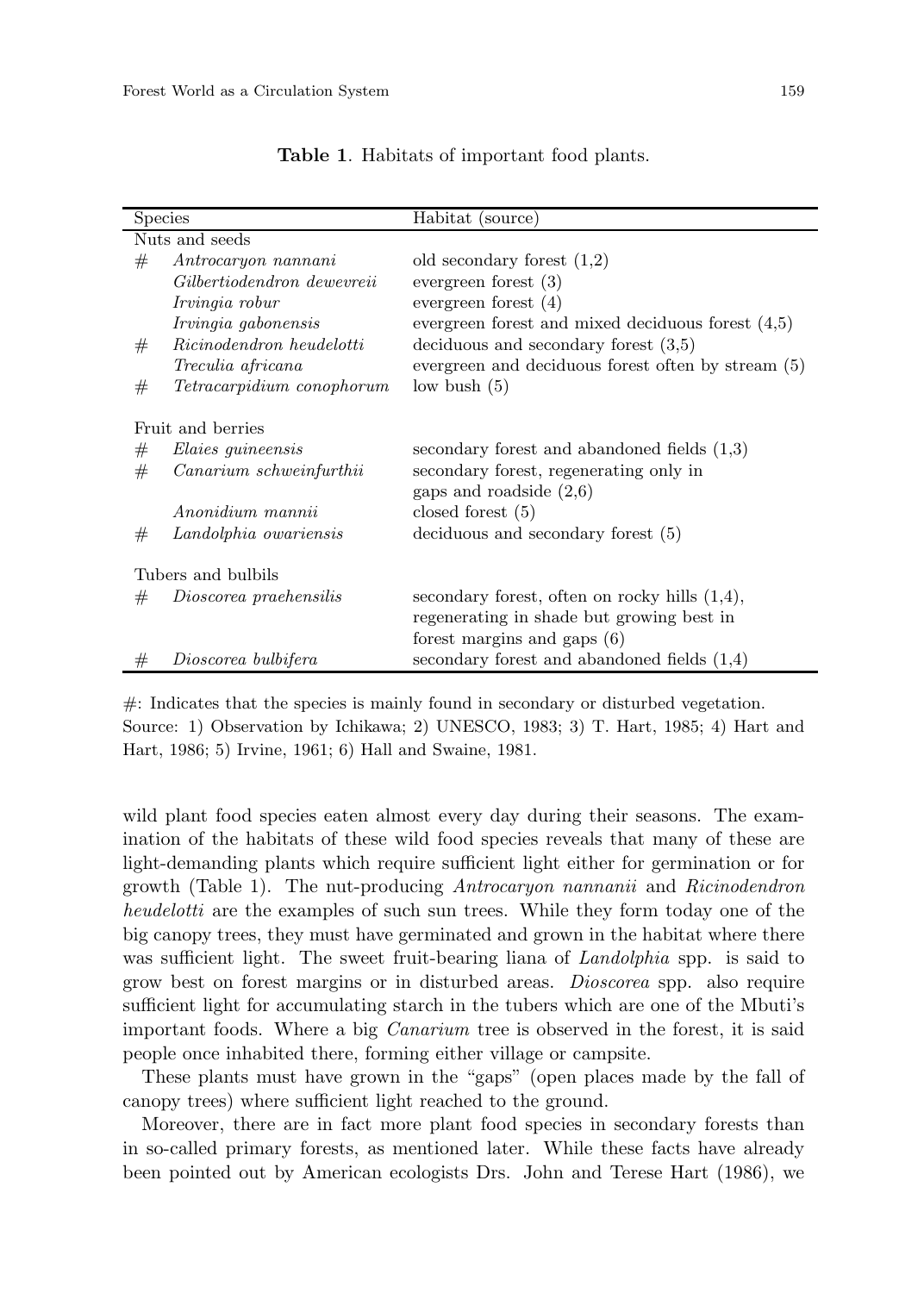are particularly interested in its implications for understanding historical ecology, a history of interaction of man and forest, in the area.

In the primary forest, there are usually scattered gaps made by storms, lightening and other natural causes. While walking in the forest in the end of rainy season, I once observed 5 such gaps in an hour walk in the forest.

This means that such newly formed gaps are found for every km in the forest. In these gaps, fast-growing sun trees will germinate and soon form the secondary forest, from which the vegetation of a primary forest will be gradually recovered. The actual forest shows, therefore, a mosaic structure, consisting of the vegetation types of different succession stages, from newly formed gaps to secondary and mature forests.

## HUMAN IMPACTS ON THE FOREST VEGETATION

In addition to these gaps formed by natural causes, there are also traces of human activities in the Ituri forest. One of such examples is honey collecting. They usually collect honey from an opening cut on the tree, but when it is difficult to climb and collect the honey, they sometimes cut down the whole tree with an ax. In this case, a gap, similar to the natural one, is made artificially.

When the Mbuti opens a new camp, they clear the underbrush and small to medium-sized trees, which allows sunlight to reach to the ground. When the camp is abandoned, herbaceous plants of Zingiberaceae and Marantaceae grow rapidly, followed by light-demanding, fast-growing tree species. The long-term campsite of the Mbuti will be covered with the secondary vegetation similar to that regenerated from natural gaps, shortly after its abandonment.

Also found in the old campsite are seedlings germinated from the food waste, like those of *Treculia*, *Landolphia* spp. and *Canarium schweinfurtii*. Germination of *Landolphia* seeds, in particular, is facilitated by human intervention, in that they scatter the seeds in sunny or disturbed places and that seeds excreted from a digestive tract germinate more easily.

Moreover, large quantities of minerals and organic matters are concentrated to the campsite in the form of food, fuels and other resources which are collected from a wide range of forest and consumed at the camp. Human activities and habitation thus contribute to concentrating otherwise thinly distributed material to the campsite. The soil nutrients of a campsite and its surrounding area are therefore enriched with the organic matters and minerals supplied by these food remains, ashes and body wastes.

While there are hardly reliable data available for assessing such a concentration effect of human habitation, Nishida (1997) estimated, for example, the amount of nutrients in the food and fuels consumed in a year by 25 Japanese prehistoric hunter-gatherers to be 400 kg of nitrogen, 200 kg of phosphorus, 70 kg of potassium and 110 kg of calcium. These are almost equivalent to that of the fertilizers used for a chestnut orchard producing 10 tons of chestnuts annually (see also Nishida, this volume). In a Mbuti camp, a household composed of 5 persons use 10 to 15 kg of firewood per day. The firewood consumed by 10 households, or 50 people,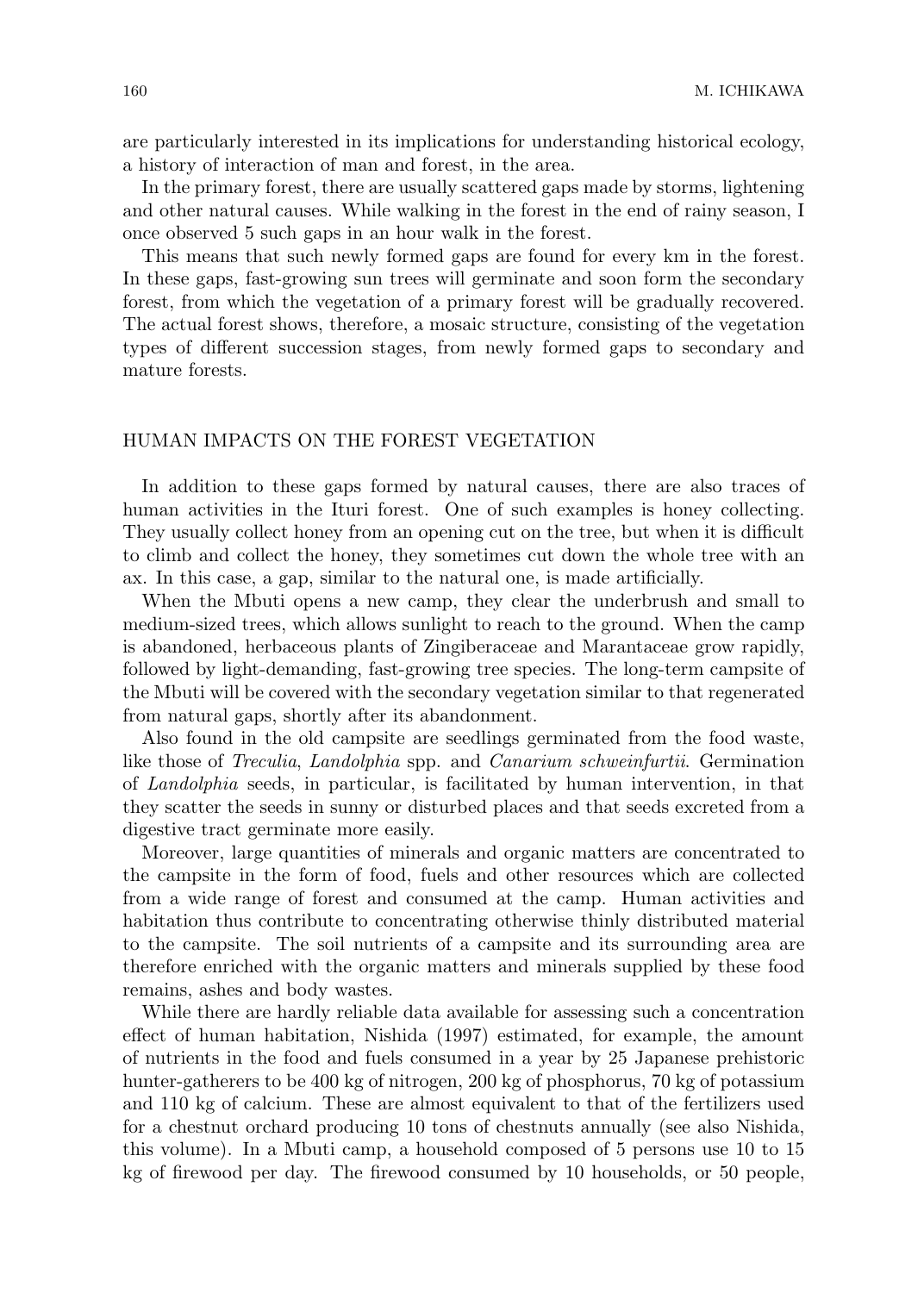| Materials | Total consumption                     |      |     |
|-----------|---------------------------------------|------|-----|
|           | $\frac{\text{kg}}{50}$ persons/month) |      |     |
| Food      | 1,500                                 | 12.5 | 8.3 |
| Firewood  | 3,000                                 | 7.8  | 1.5 |
| Total     |                                       | 20.3 | 98  |

**Table 2**. Nutrients in the food and firewood consumed at a forest camp.

Note: The amounts of N and P in the food are equivalent to those in 200-250kg of ammonium sulphate.

which is the average size of a Mbuti camp, during a month period, thus amounts to 3 to 4.5 tons, and the ashes from the firewood are deposited around the campsite. There are also minerals and organic matters supplied from the food (Table 2). While all of these are not absorbed by the soil (in particular, most of the nitrogen from the firewood goes to the air), but the nitrogen and phosphorus supplied from the food, as human manure, alone amount to 12.5 kg and 8.3 kg, respectively. This is equivalent to at least 200 kg of ammonium sulfate.

Thus, a campsite and its surrounding area provide a favorable place for the recycle or reproduction of the food resources, first by improving light conditions, second by supplying seeds and other reproductive resources, and thirdly by enriching the soil nutrients in the vicinity of the camp. A campsite is therefore the place where forest resources are consumed, and at the same time regenerated.

The materials in the soil are thus circulating in the forest ecosystem, absorbed by the plants from the soil, then returned to the soil through human consumption. And, Human activities and habitation play a role in this circulating process.

Such forest campsites are situated at intervals of three to six km in a hunting territory, which ranges from  $150$  to  $250 \text{ km}^2$  (Fig. 1) The Mbuti move from one camp to another every two weeks to two months in the hunting season (Ichikawa, 1978). Sometimes a new camp is established in the forest and old ones are abandoned. I observed in one of the Mbuti territories as many as 30 such abandoned old campsites, which had been converted into secondary forest.

Moreover, some Mbuti even shifted their territory over a long distance. As reported elsewhere, the Mawanbo band, which I studied, had moved a total of 200 km during the last several decades before reaching to the present site (Ichikawa, 1986).

The traces of these activities, habitation and movements are left extensively in the forest.

However, Mbuti habitation and subsistence activities have imposed only a limited impact. The villagers' agricultural activities have stronger impacts on the forest vegetation, because,. In the fields of slash-and-burn agriculture, the original vegetation is mostly removed from the fields.

The villagers' settlements are distributed now along the major roads penetrating the forest from north to south, and west to east. However, before 1930's when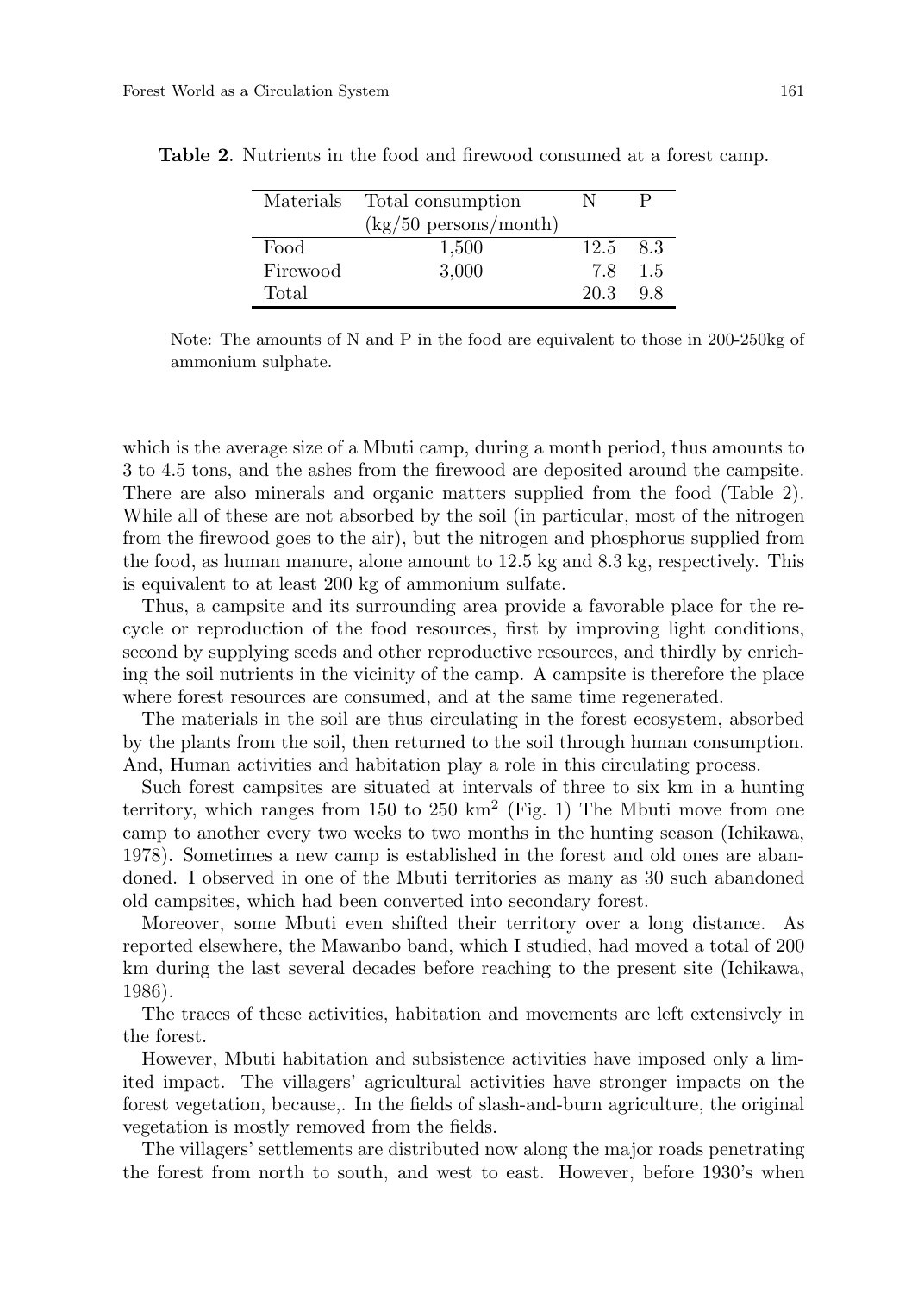

**Fig. 1**. Distribution of hunting camps in the Teturi area.

these roads were constructed, there had been scattered small villages throughout the forest. The Mbuti distribution was also scattered to these villages where they could get more agricultural food. Particularly in late 19th century, these village sites were frequently shifted in order to escape from the raiding by Arab slave traders (Stanley,  $1890)^{(1)}$ . Moreover, in early colonial period, villages were often relocated owing to the re-arrangements of administrative zones and change in the major routes of communication. Father Paul Schebesta, who extensively traveled throughout the Ituri forest, was complaining about this in his book (Schebesta, 1933), saying that the old routes had been quickly covered with thick growth of vegetation.

All these movements and activities had extensive impacts on the forest vegetation.

### TRACING THE HUMAN IMPACTS

These old secondary forests could also be distinguished from primary forest by tree composition. The primary forest of Ituri is dominated by evergreen high trees of Caesalpineaceae, such as *Cynometra*, *Julbernardia* and *Gilbertiodendron*. The secondary forests, in contrast, are composed of a mixture of trees belonging to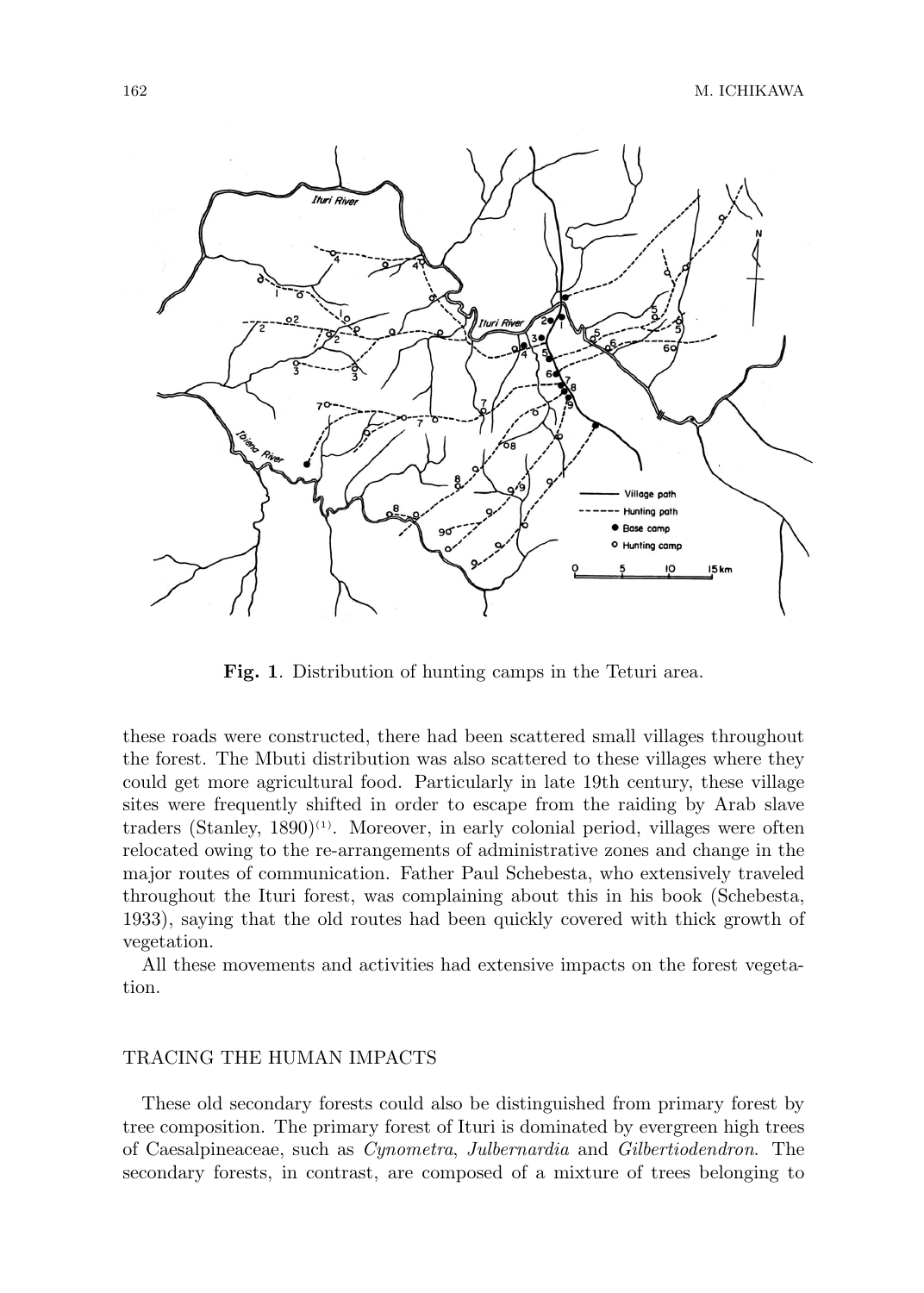|                                     | primary forest             | secondary forest        |
|-------------------------------------|----------------------------|-------------------------|
| major tree species                  | evergreen species dominant | more deciduous species  |
|                                     | Caesalpiniaceae            | Moraceae, Meliaceae,    |
|                                     | (Cynometra, Julbernardia,  | Euphorbiaceae, Ulmaceae |
|                                     | and Gilbertiodendron)      |                         |
| No. of food trees<br>per hectare *  | 6                          | 13                      |
| food trees<br>percent total trees * | 1.3                        | 3.3                     |

**Table 3**. Comparison between primary forest and old secondary forest in Ituri.

Data from Hart and Hart, 1986

Euphorbiaceae, Moraceae, Meliaceae, Ulmaceae, Sterculiaceae, some of which are deciduous trees. In some areas, there remain oil palm groves that were planted by former inhabitants or grew by themselves from the discarded fruit.

According to Hart and Hart (1986), there are more food trees in the secondary forest than in the primary forest; the former contained 13 trees/ha on the average, compared with only 6 in the latter (Table 3). Moreover, abandoned fields often provide the wild animals with good feeding sites, since there still remain some crops. The Mbuti hunt the animals approaching to these old fields, and exchanged the meat for agricultural food grown by the villagers, who in turn reproduce secondary forest through agricultural activities, while depending on the meat provided by the Mbuti.

Therefore, as the impacts of agricultural activities probably remained moderate until recently, the Ituri forest environment as a human habitat may have been rather improved through the interaction among the Mbuti, villagers and wild animals and plants.

The human impacts may also be found in the faunal composition. While three quarters (75 percent) of 56 mammal species recorded in the Ituri forest is composed of the species of a forest type, some species of savanna origin are also found here, such as Anubis baboons, spotted hyena and cane rats. Also, blue monkeys have their distribution center in east Africa (Fig. 2). These species had probably migrated into the forest through the human-induced secondary vegetation (Itani, 1974).

Thus in the Ituri forest, there are scattered patches of these secondary forest regenerated from abandoned fields, old camp and village sites. We are now trying to analyze the forest environment and its historical changes by using satellite images. In a satellite image, adjustments are made for the colors so that the differences in the vegetation types may appear more clearly. Thus, in the adjusted landsat TM image of the southeastern part of the Ituri Forest, the darker green parts are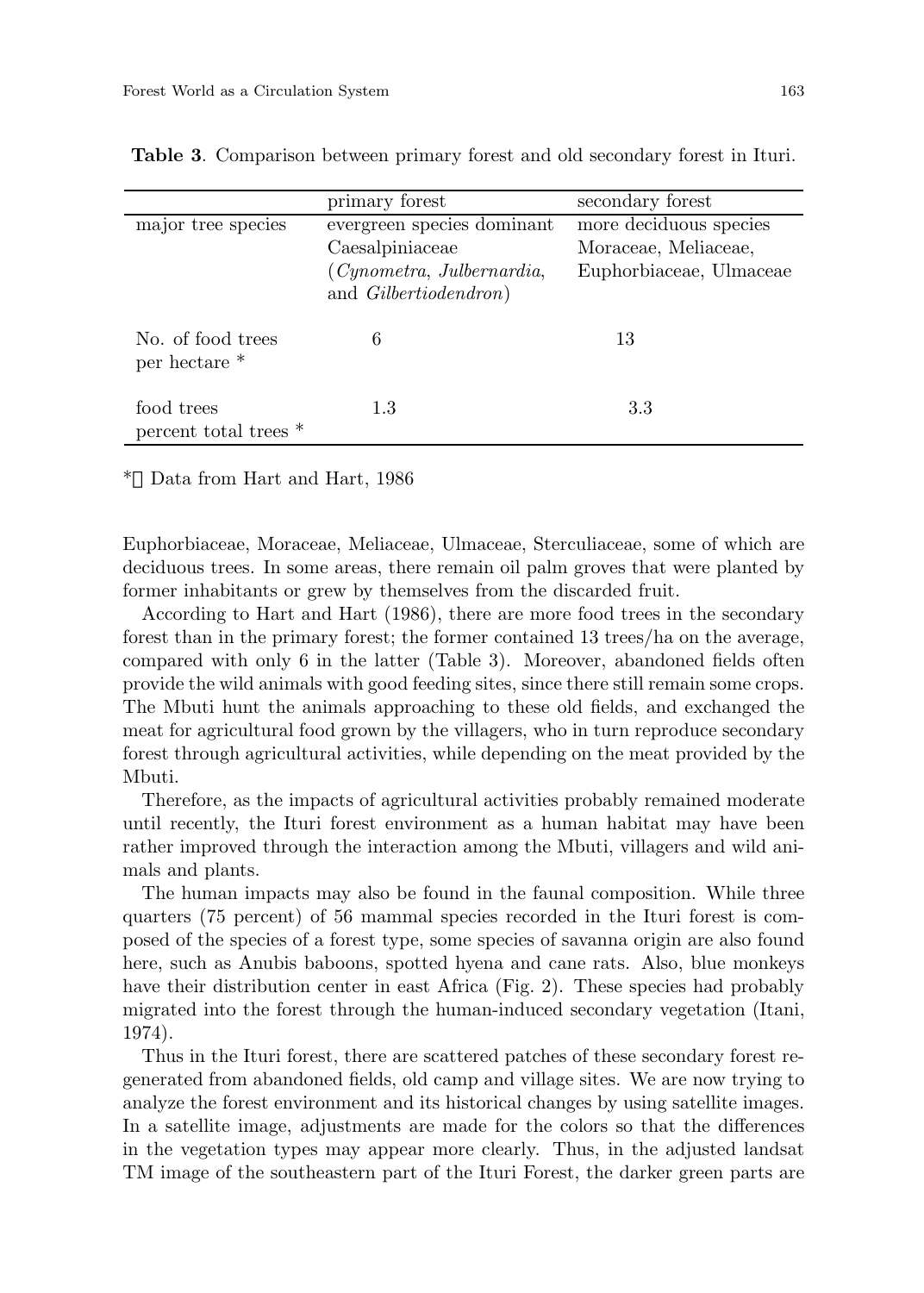164 M. ICHIKAWA



**Fig. 2**. Distribution of "savanna" mammal species found in the Ituri Forest. (Source: modified from Dorst & Dandelot, 1970)

made to represent the dense forest, and reddish part the land with little or no vegetation cover, yellow parts cultivated fields, and yellowish-green parts secondary vegetation (Fig. 3). We can understand from such an image that the Ituri forest shows a very complicated mixture of different vegetation types. The boundaries of different vegetation types are often unclear, and the primary forest (darker parts) is intermingled with the secondary forests (brighter parts) of various succession stages. The overall impression is far from a clear-cut distinction between nature (intact forest) and culture (settlements and agricultural fields). Instead, the "nature" is intermingled with "culture" throughout the Ituri Forest. Such a landscape has been formed through the long-term interaction between man and vegetation in the forest ecosystem.

There are narrow bright yellow and yellowish-green strips along the major roads penetrating the forest, which suggests most of the area along the roads has been converted into cultivated fields and secondary forest. This conforms our knowledge that forest destruction generally occurs first along the major roads. What is more striking in this image is, however, the circular area in the southeast corner where the vegetation cover has been considerably thinned. A close-up of this area (Fig. 4)shows that it is composed of small dots of brown, yellow, and yellowishgreen, which probably represents newly opened fields, planted fields and secondary forest, respectively. Therefore, we can see that the forest destruction in this circular area is caused by slash-and-burn cultivation, probably by the immigrants from the densely populated hill country to the east of the Ituri Forest.

What is particularly interesting to the present study is that we can see some historical evidences in this satellite image. The former villages, roads and plantation sites, which were recently abandoned, can be identified as such in the satellite images (Fig. 5). Larger settlements, such as old missionary site or government posts, could be identified in the satellite image even after several decades from its abandonment. For example, Mawambi on the bank of Ituri river had once nearly 1,000 inhabitants and served as important government post until the first half of the twentieth century (Powell-Cotton, 1907; Johnston, 1908)<sup>(2)</sup>. The location and extent of Mawambi post are clearly discernible in the satellite image.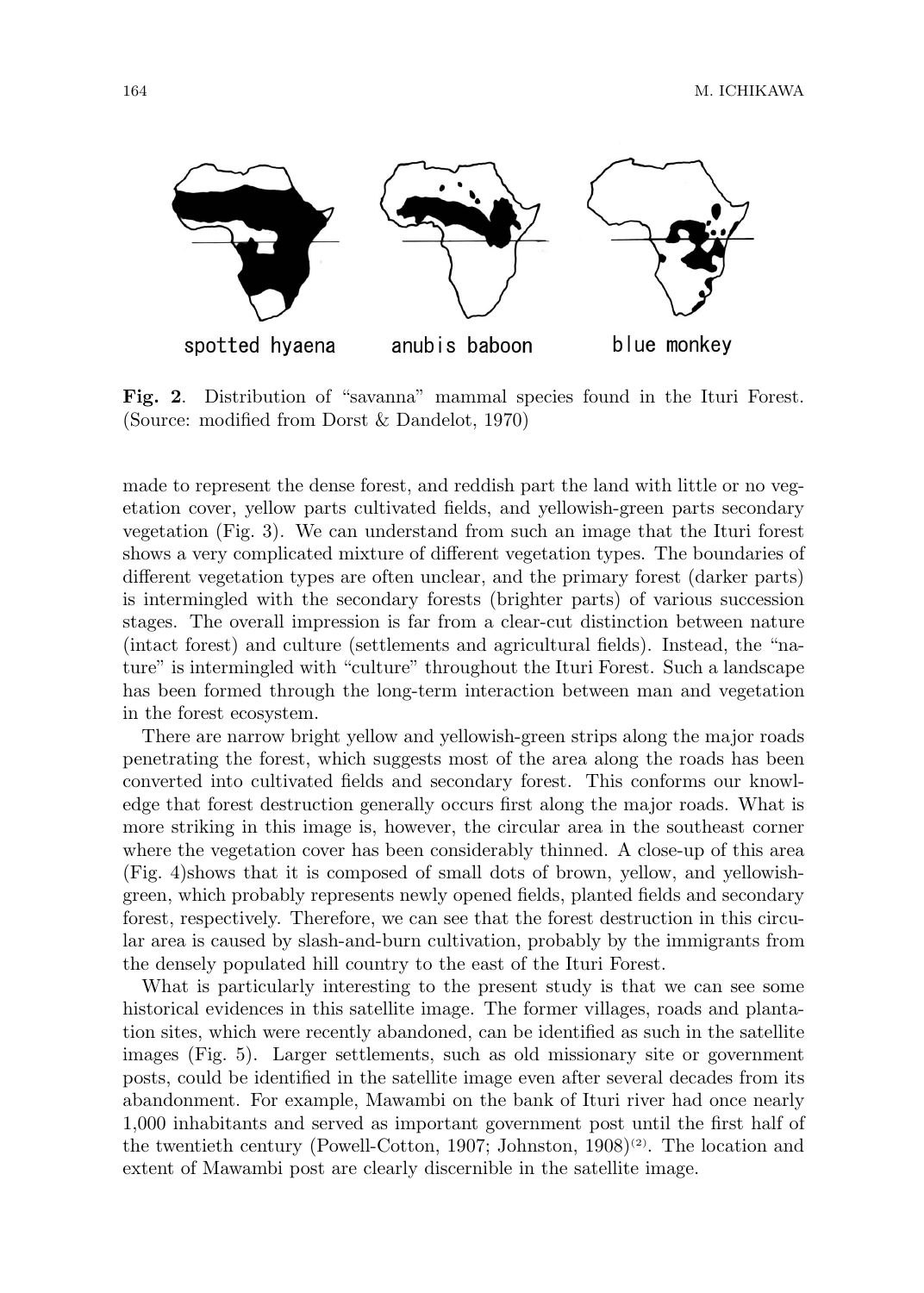

Fig. 3. Satellite TM image of the southeastern part of the Ituri Forest.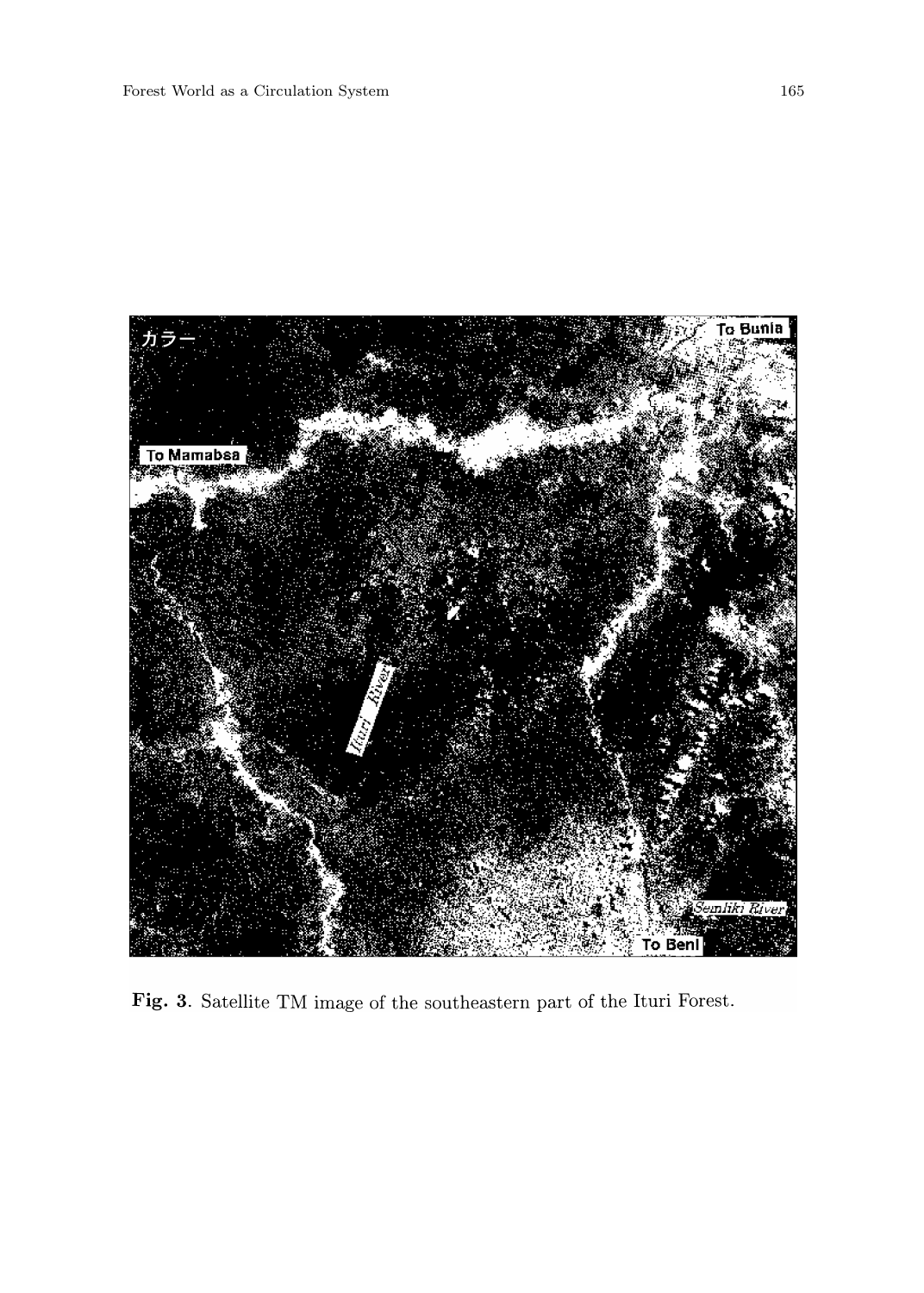

Fig. 4. Expansion of shifting cultivation in the southeastern part of Ituri.



Fig. 5. Former settlements and roads converted to secondary forests in the Ituri-Ibiena confluence.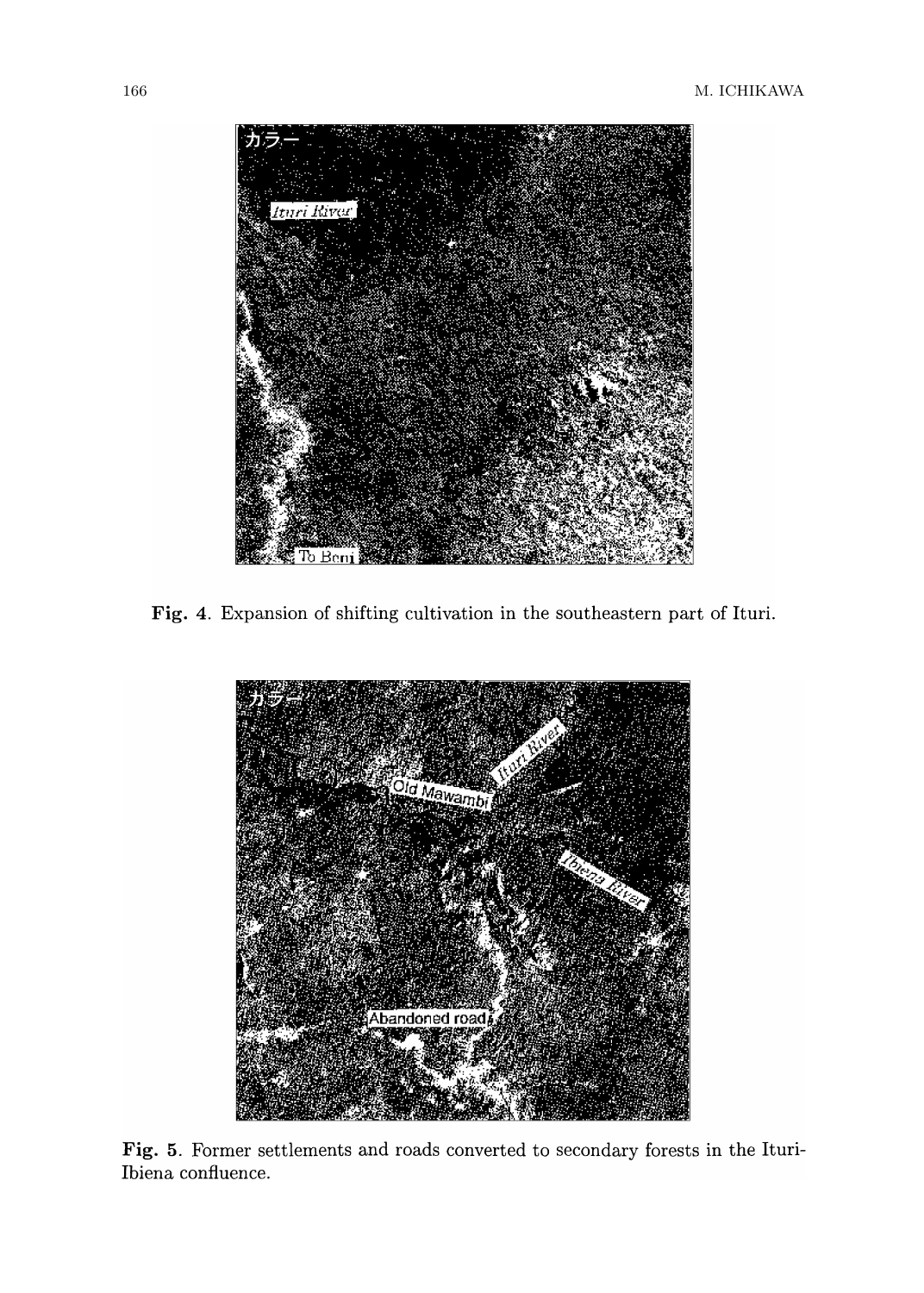Satellite images may thus provide us with the information on the extent of human traces in the forest, which could not be obtained easily through the ground survey.

#### CONCLUSION

What I wanted to say is that the people in the forest, Mbuti in particular, are not merely benefited from the forest, nor are they destroying the forest ecosystem. They comprise in a sense a part of the forest ecosystem and have contributed to maintaining it through facilitating the circulation of the resources and materials in the forest. The plants absorb the nutrients from the soil, and the nutrients accumulated in the plants are concentrated to their settlements and returned again to the soil by the Mbuti activities and habitation in the forest.

Therefore, in dealing with the problems of conservation, the ecological roles they have been playing for centuries should be taken into consideration. Their rights to the land, right to the resources and right of residence in the forest, are of course important. However, as a basis for these rights, we should appreciate their ecological roles in the historical interactions with the forest.

#### NOTES

- (1) Stanley and his team of Emin Pasha relief expedition certainly found difficulty in locating villages in the Ituri Forest to acquire food, particularly around the area which they called "hungry camp." However, there are many villages indicated in the old maps published in the beginning of the 20th century.
- (2) Mawanbi had been listed in the "Villes, Villages et Localites diverses" section of "Annuaire de Congo-Belge" as an commercial and agricultural center and as "ancien centre d'occupation" until 1935, after which its name disappeared from the list of major villages in the Annuaire.

#### **REFERENCES**

- Dorst, J. & P. Dandelot 1970. *A Field Guide to the Larger Mammals of Africa.* Collins, London.
- Itani, J. 1974. A story of the Ituri Forest. *Biological Sciences*, 26(4): 184-193 (in Japanese).
- Hall, J. B. & M. D. Swine 1981. *Vascular Plants in a Tropical Rain Forest*. The Hague.
- Hart, T. 1985. *The Ecology of a Single-dominant Forest and a Mixed Forest in Zaire, Equatorial Africa*. Unpublished Ph.D. Thesis, Michigan State University.
- Hart, J. A. & T. Hart 1986. The ecological basis of hunter-gatherer subsistence in the Ituri Forest of Zaire. *Human Ecology*, 14: 29-55.
- Ichikawa, M. 1978. The residential groups of the Mbuti Pygmies. *Senri Ethnological Studies*, 1: 131-188.
	- 1986. The ecological bases of symbiosis, territoriality and intraband cooperation of the Mbuti Pygmies. *Sprache und Geschichte in Afrika*, 7(1): 161-188.
- 1996. The co-existence of man and nature in the central African rain forest. In (Ellen, R. & K. Fukui, eds.) *Redefining Nature*, pp.467-492. Berg Publishers.
- Irvine, F. R. 1961. *Woody Plants of Ghana*. Oxford University Press, Oxford.